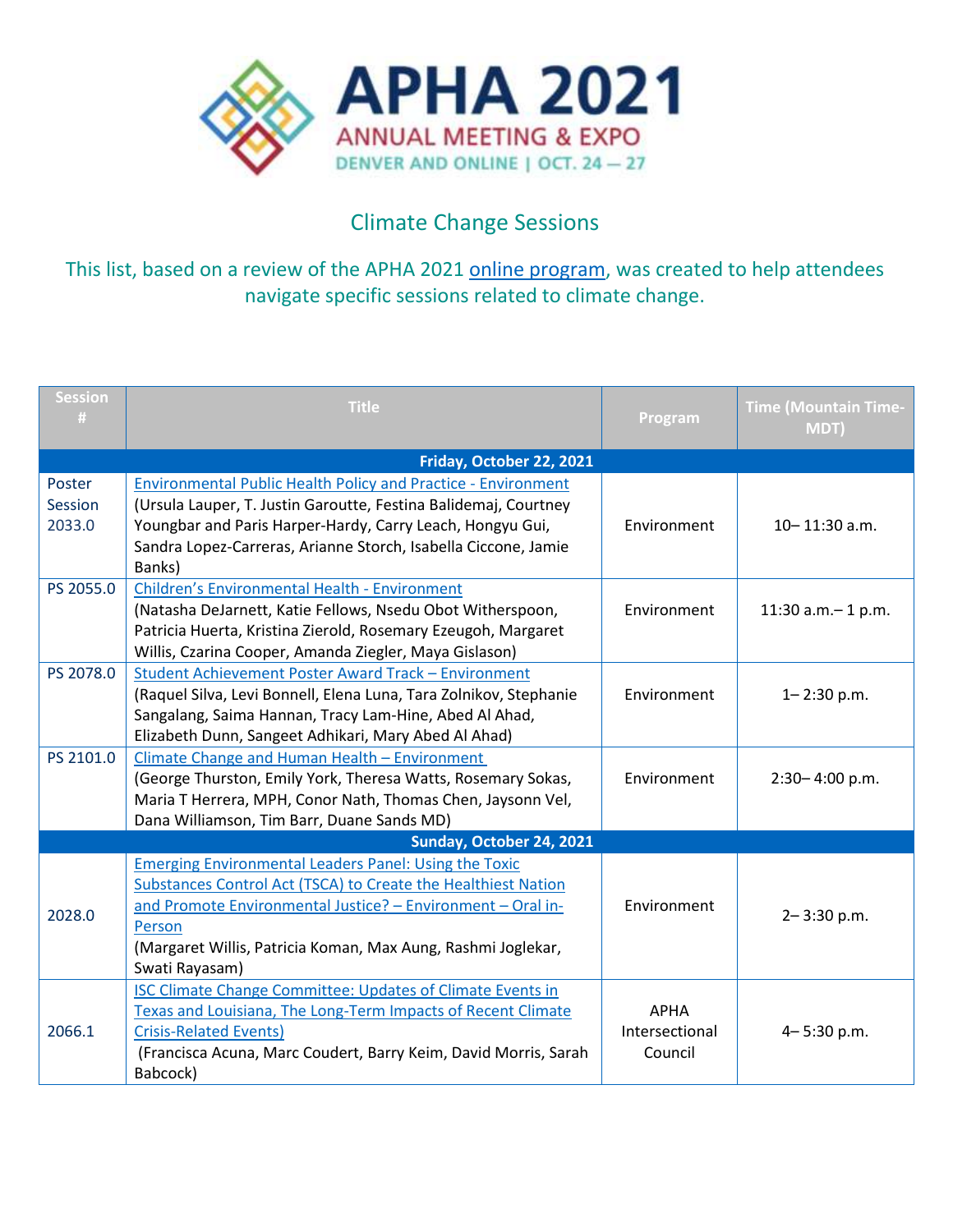## APHA 2021 Climate Change Sessions – (MDT)

| 2071.0 | <b>Chemicals and Health - Environment</b><br>(T. Justin Garoutte, Frank Annie, Alexandra Scranton, Yvette<br>Alcala, Trina Mackie, Tony Singh, Rekha Singh, Rebecca Bruhl,<br>Winifred Hamilton)                                      | Environment                                                 | 4-5:30 p.m.                |
|--------|---------------------------------------------------------------------------------------------------------------------------------------------------------------------------------------------------------------------------------------|-------------------------------------------------------------|----------------------------|
| 2080.0 | Food and the Environment - Environment<br>(Toby Levin, Chamaine Washington, Terrell Brown, Sarah<br>Martinelli, Punam Ohri-Vachaspati, Yulia Chuvileva, Emily<br>Belarmino, Rima Kaddouh)                                             | Environment                                                 | $4 - 5:30$ p.m.            |
| 266.0  | <b>Climate Change and Health Working Groups</b><br>(Interactive networking session- Glenda Young, Rose Schneider)                                                                                                                     | International<br>Health                                     | 6-7:30 p.m.                |
| 262.0  | Joint Environment and Occupational Health & Safety Sections<br><b>Career Panel</b><br>(Katlyn McGraw, Shanna Keown)                                                                                                                   | Environment<br>and<br>Occupational<br>Health and<br>Safety. | 6-7:30 p.m.                |
|        | Monday, October 25, 2021                                                                                                                                                                                                              |                                                             |                            |
| 3024.0 | Bringing COVID-19 Resources to the Early Care and Education<br>Field Via Collaboration and Science - Environment - Oral Virtual<br>(Derek Shendell, Nsedu Obot Witherspoon, Cassie Bernardi, Anna<br>Plankey, Christopher Walker)     | Environment                                                 | 10:30 a.m. - 12:00<br>p.m. |
| 3025.0 | COVID-19, Waste, and Environmental Justice - Environment -<br><b>Oral Virtual</b><br>(Crystal Dixon, Vincent Martin, Na'Taki Osborne Jelks, Denise<br>Patel, Michele Okoh, Omega Wilson)                                              | Environment                                                 | 10:30 a.m. - 12:00<br>p.m. |
| 3111.0 | <b>Building Community Resilience and Addressing Social</b><br>Vulnerability - Environment - Oral Virtual<br>(Chamaine Washington, Cheriesa Selman, Kathleen Gray,<br>Anamarie Ferreira, Aisha Bhimla, Aliyar Fouladkhah.              | Environment                                                 | 2-3:30 p.m.                |
| 3097.0 | How Do Women Move through Space: Safety and Security<br>Concerns for Women and Girls in the Workplace, Community and<br>on Travel<br>(Hannatu S. Dantata, Cherise Charleswell, Hemlata Verma,<br>Antoinette Nascimento, Rhonda Moore) | <b>APHA</b><br>Committee on<br>Women's Rights               | $2 - 3:30$ p.m.            |
| 3146.0 | The Year of Living Dangerously: Climate Justice and Children's<br><b>Health (organized by the MCH and ENV sections)</b><br>(Leyla McCurdy, Deborah K. Walker, Aparna Bole, Nsedu<br>Witherspoon, Julie Sifuentes, Jessica Abbinett)   | Maternal and<br>Child Health                                | 4-5:30 p.m.                |
| 3168.0 | Climate Change, Health, and Equity I - Environment - Oral Virtual<br>(Natasha DeJarnett, Jyotsna Jagai, Guadelupe Corona, Sungmin<br>Lee, Chia Thao, Aubrey Massmann)                                                                 | Environment                                                 | $4 - 5:30$ p.m.            |
| 3169.0 | The Nih Disaster Research Response (DR2) Program: Evolving to<br>Help Science Better Protect the Health of All Communities amidst<br><b>COVID - Environment - Oral Virtual</b><br>(April Wright, Kimberly Thigpen Tart)               | Environment                                                 | $4 - 5:30$ p.m.            |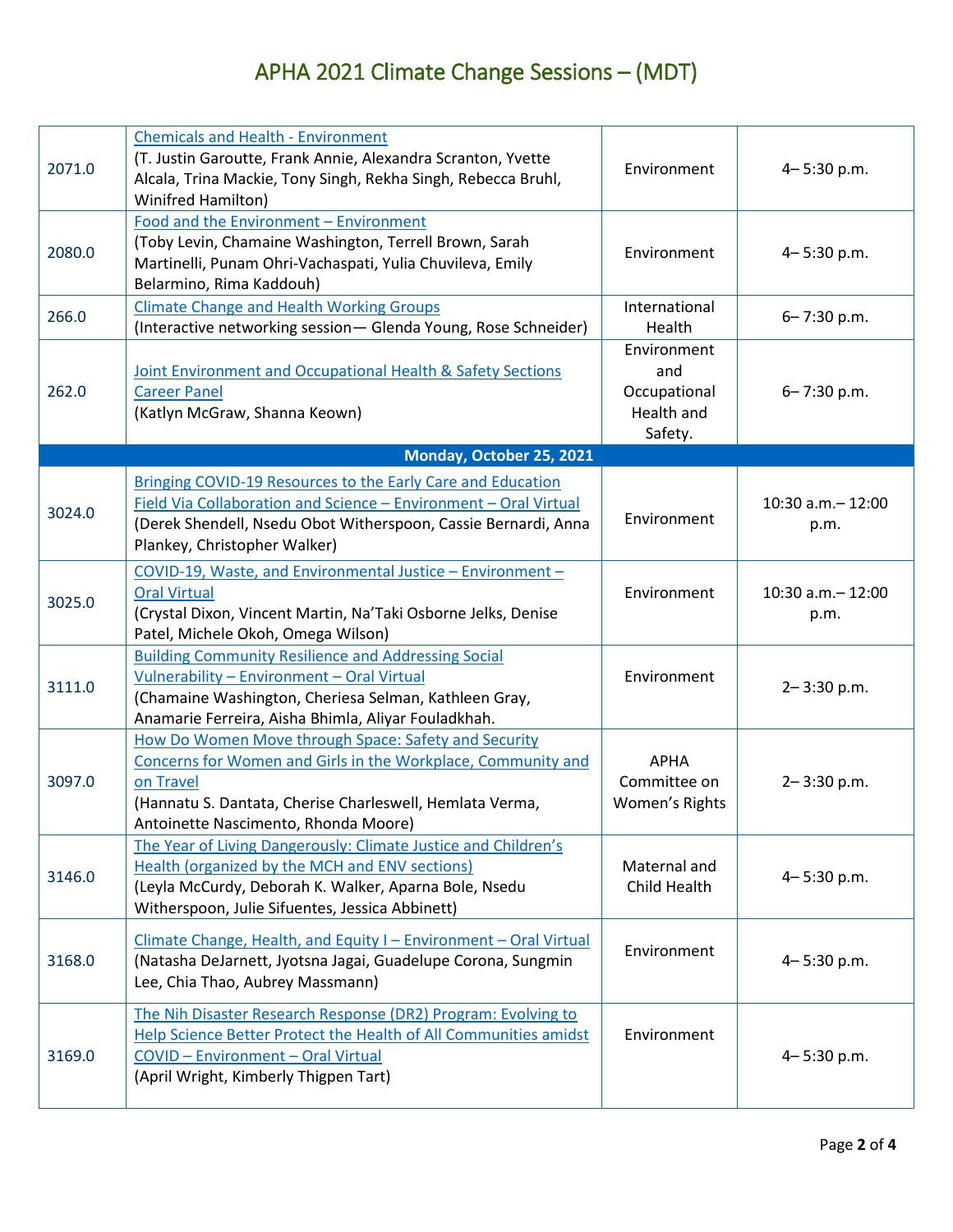## APHA 2021 Climate Change Sessions – (MDT)

|        | Tuesday, October 26, 2021                                                                                                                                                                                                                                                                                        |                                        |                            |
|--------|------------------------------------------------------------------------------------------------------------------------------------------------------------------------------------------------------------------------------------------------------------------------------------------------------------------|----------------------------------------|----------------------------|
| 4017.0 | <b>Building Health and Resilient Communities - Chemical Exposures</b><br><b>Matter - Environment</b><br>(Ann Al-Bahish, Raquel Silva, Stephen Lester, Mihir Vohra,<br>Taehyun Roh, Juna Baek, David Gordon, Christopher J. Yao, Jane<br>Ward, Joyce Lee)                                                         | Environment                            | 8:30 a.m. - 10:00 p.m.     |
| 4046.0 | Global perspectives for climate and health: An asynchronous on-<br>line course taught across four continents.<br>(Ruth McDermott-Levy, Enembe Okokon, Poornima Prabhakaran,<br>Richa Sharma, Hannele Turunen, Lauri Kuosmanen, Susan Swider,<br>Heide Cygan, Mallory Bejster, Susan Little, Christine Saltzberg) | <b>Public Health</b><br><b>Nursing</b> | 8:30-10:00 a.m.            |
| 4072.0 | Applications of Syndromic Surveillance to Monitor Climate<br>Relevant Health Outcomes - Environment<br>(Jyotsna Jagai, Shubhayu Saha, Zachary Stein, Hayleigh McCall,<br>Lakshmi Radhakrishnan, Katie Aarvig)                                                                                                    | Environment                            | 10:30 a.m. - 12:00<br>p.m. |
| 4073.0 | Climate Change, Health, and Equity II - Environment<br>(Miranda Dally, Natasha DeJarnett, Lorena Estrada-Martinez, Paul<br>Watanabe, Katsyris Rivera-Kientz, Ashley Bae, Elizabeth North,<br>Lawrence Kang, Jin Lee, Ryan Choi, Julie Sifuentes, Sharon D.<br>Beard)                                             | Environment                            | 10:30 a.m. - 12:00<br>p.m. |
| 4117.0 | <b>Environmental Justice and Health Equity - Environment</b><br>(Azizur Molla, Anuli Njoku, Daniel Halloran, Victoria Brown,<br>Simone Charles, Lisa Jordan, Jeanine Botta, Diane Raynes, Millard<br>McElwee, Keith Christensen, Janae Best, Linda Tomasso)                                                      | Environment                            | 12:30-1:45 p.m.            |
| 4155.0 | Agriculture, Climate Change, and Farmworker Health - from<br>Health Impacts to Policy Interventions - Environment - Oral<br><b>Virtual</b><br>(Sarah Goldman, Marianne Engelman-Lado, Anna Aspenson,<br>Marysel Pagan-Santana, Nezahualcoyotl Xiuhtecutli, Laurie<br>Beyranevand, Iris Figueroa)                 | Environment                            | $2 - 3:30$ p.m.            |
| 4213.0 | <b>Adapting Together: Cross-Sector Strategies to Assess and Address</b><br>the Health Impacts and Inequities of Climate Change -<br><b>Environment - Oral Virtual</b><br>(Nora Barnett, Alison Frazzini, Matthew Wolff, Emily York, Jo-Ann<br>Julien, Elizabeth Rhodes)                                          | Environment                            | 4-5:30 p.m.                |
| 4214.0 | Connecting Science and Policy Via Integrated Health Impact<br><b>Assessments - Environment</b><br>(Anna Belova, Ferdouz Cochran, Paul Billings, Emily Gvino, Caitlin<br>Gould, Seth Hartley, William Barrett, Kate Munson, Anna Belova,<br>Isabelle Morin, Elena Besedin)                                        | Environment                            | 4-5:30 p.m.                |
| 4225.0 | <b>Global Health and Climate Change</b><br>(Rose Schneider, Miranda Dally, Shumaia Rahman, Baneen<br>Alkofair, Eva Agasse, Anthony Mawuli Sallar, Stephen Odonkor)                                                                                                                                               | International<br>Health                | 4-5:30 p.m.                |
| 413    | <b>Env Business Meeting III - Climate Change Intersectional</b><br><b>Committee Meeting</b><br>(Tenaya Jackman, Adele Houghton, Charles Cange)                                                                                                                                                                   | Environment                            | 6-7:30 p.m.                |